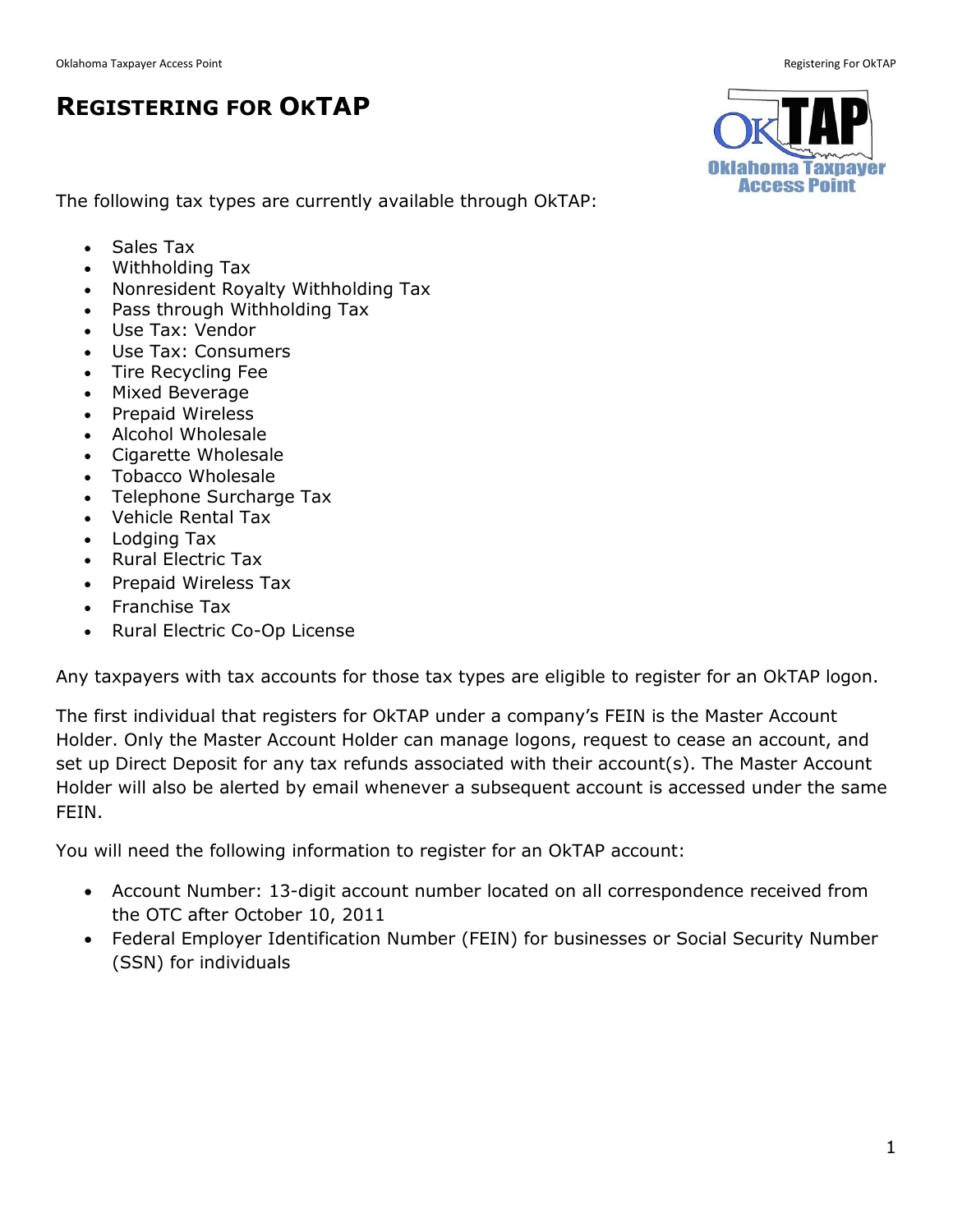1. Click the **Register Now** button at the top-right of the screen to create an OkTAP account.



- 2. Click the **Step 1 of 3: Personal Information** link (A) and enter your information in the popup window.
- 3. Click the **OK** button (B) to save the information.

| Step 1 of 3: Personal Information                                                                   | <b>OKTAP Tips</b>                                    |
|-----------------------------------------------------------------------------------------------------|------------------------------------------------------|
| $\bullet$<br>$\mathbf{x}$                                                                           | • Click on the blue Step 1<br>link to start          |
| <b>User Information:</b><br>This information will be used to help create your online OkTAP account. | · Required information is<br>entered in yellow boxes |
| Your First Name                                                                                     | · Optional information is<br>entered in green boxes  |
| Your Last Name                                                                                      | . Information cannot be                              |
| <b>Your Email Address</b>                                                                           | entered in white boxes                               |
| Confirm Your Email Address                                                                          | . Boxes with a red<br>background contain an error    |
| <b>Contact Phone</b>                                                                                | and must be corrected.                               |
| Alternate Phone                                                                                     | • When a step is completed                           |
| в<br>OK<br><b>Cancel</b>                                                                            | without errors, the next step<br>will appear         |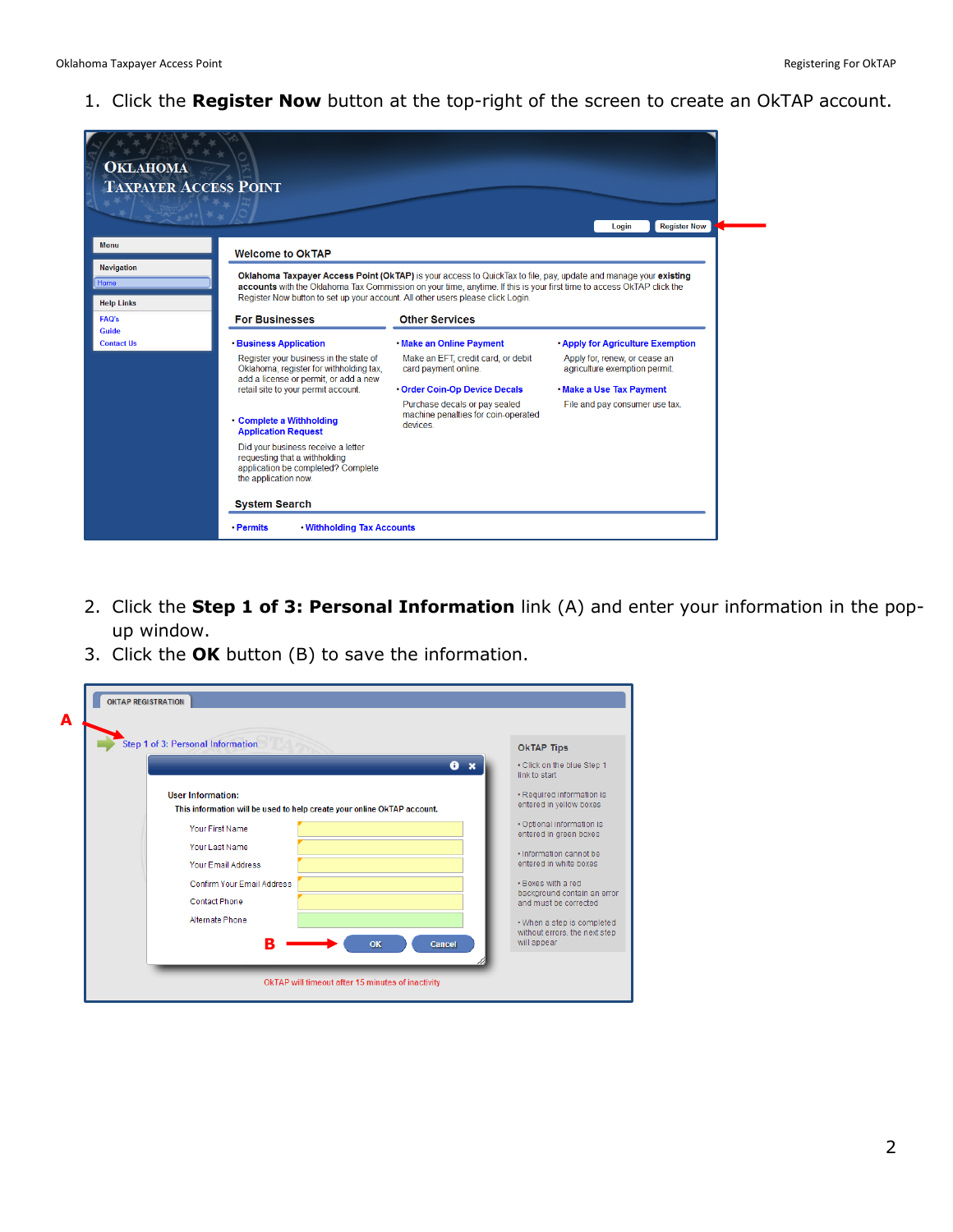- 4. Click the **Step 2 of 3: Logon Credentials** link (A) and complete the required fields. The **Logon ID** may contain up to 30 characters, is not case sensitive, and spaces are allowed. Make a note of your ID, password, and security question for future reference.
- 5. Click the **OK** button (B) to save the information.

| Step 1 of 3: Personal Information     |                                                                     |                       | <b>OkTAP Tips</b>                                           |
|---------------------------------------|---------------------------------------------------------------------|-----------------------|-------------------------------------------------------------|
| Your Name (First and Last)            | SAMPLE TAXPAYER                                                     |                       | • Click on the blue Step 1                                  |
| <b>Email Address</b>                  | email@tax.com                                                       |                       | link to start                                               |
| <b>Step 2 of 3: Logon Credentials</b> |                                                                     |                       | • Required information is<br>entered in yellow boxes        |
|                                       |                                                                     | ×                     | · Optional information is<br>entered in green boxes         |
| Select a Username for OkTAP:          |                                                                     |                       | . Information cannot be<br>entered in white boxes           |
|                                       | Create a logon ID. You will use this to login to OkTAP.             |                       | . Boxes with a red                                          |
| Your Logon ID                         |                                                                     |                       | background contain an error<br>and must be corrected        |
| Create a Password for OkTAP:          |                                                                     |                       | • When a step is completed<br>without errors, the next step |
| lowercase letter, and 1 number.       | Must be 10 or more characters, and have at least 1 uppercase and    |                       | will appear                                                 |
| Password                              |                                                                     | $\boldsymbol{\Theta}$ |                                                             |
| Confirm Password                      |                                                                     |                       |                                                             |
| Select a Secret Question and Answer:  |                                                                     |                       |                                                             |
|                                       | Your secret question will only be used if you forget your password. |                       |                                                             |
| Secret Question                       |                                                                     |                       |                                                             |
| Secret Answer                         |                                                                     |                       |                                                             |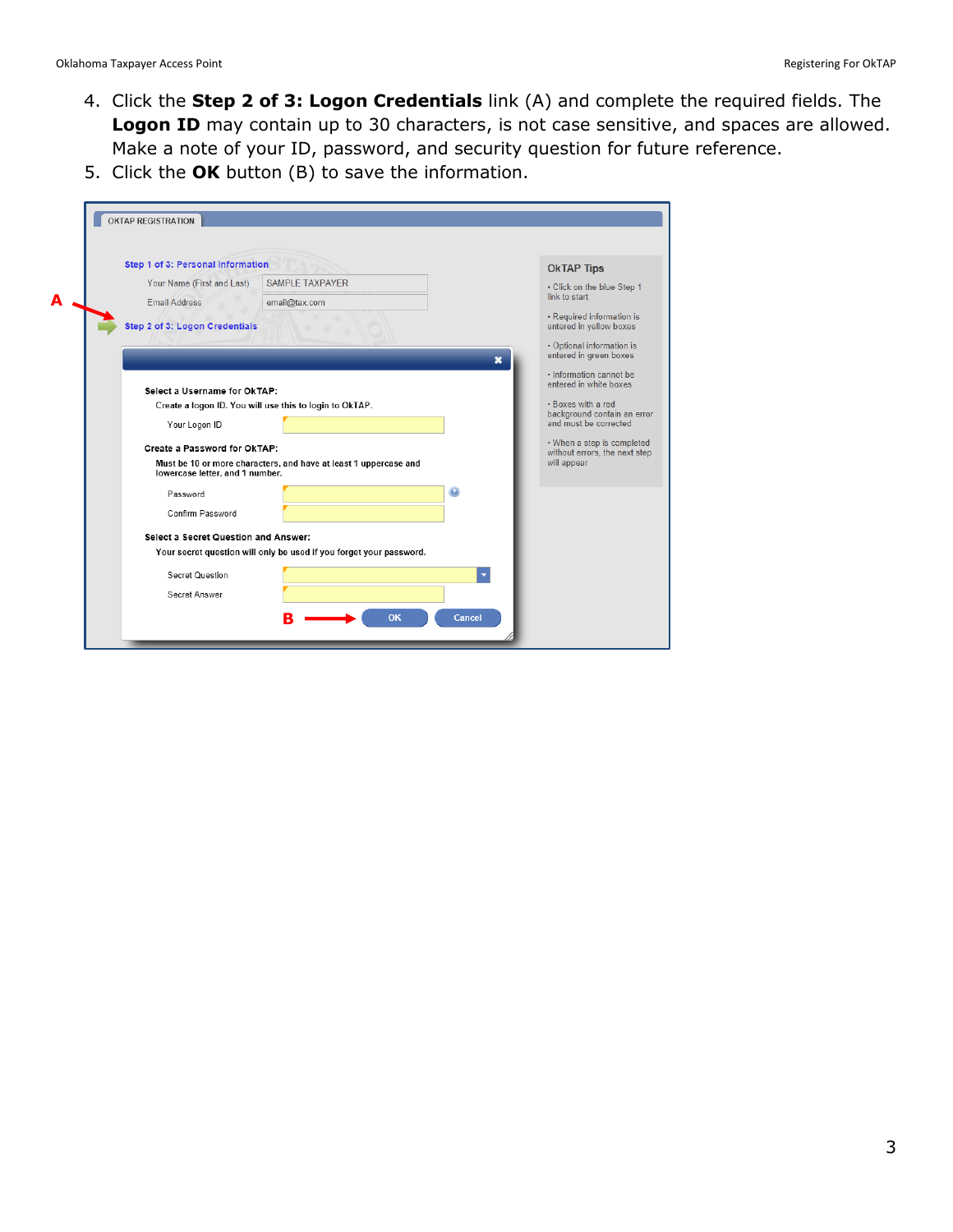- 6. Click the **Step 3 of 3: Customer and Account Information** link (A).
- 7. Third party filers are tax preparers who are filing returns and/or making payments on behalf of their clients. If you are a third party:
	- a. Select **Yes** from the **Are you a third party?** drop down menu (B).
	- b. Bulk filers are tax preparers who are bulk filing withholding tax returns on behalf of their clients. If you are a bulk filer, select **Yes** from the **Do you bulk file withholding returns?** drop down menu (C).
	- c. Select **FEIN** from the **Select ID Type** drop down menu and enter your company's FEIN number in the **Enter ID Number** field (D).

| <b>Third Party</b>                       |                                                                                                                                                |
|------------------------------------------|------------------------------------------------------------------------------------------------------------------------------------------------|
| Are you a third party?                   | <b>Yes</b>                                                                                                                                     |
| Do you bulk file<br>withholding returns? | <b>No</b>                                                                                                                                      |
| third party filing.                      | Note: As a third party filer, your clients will need to register on OkTAP<br>before you may access their accounts. Click here for our guide on |
| <b>Enter Your Identification Number:</b> |                                                                                                                                                |
|                                          | This is your FEIN for businesses or your SSN for sole proprietors.                                                                             |
| Select ID Type                           |                                                                                                                                                |
|                                          |                                                                                                                                                |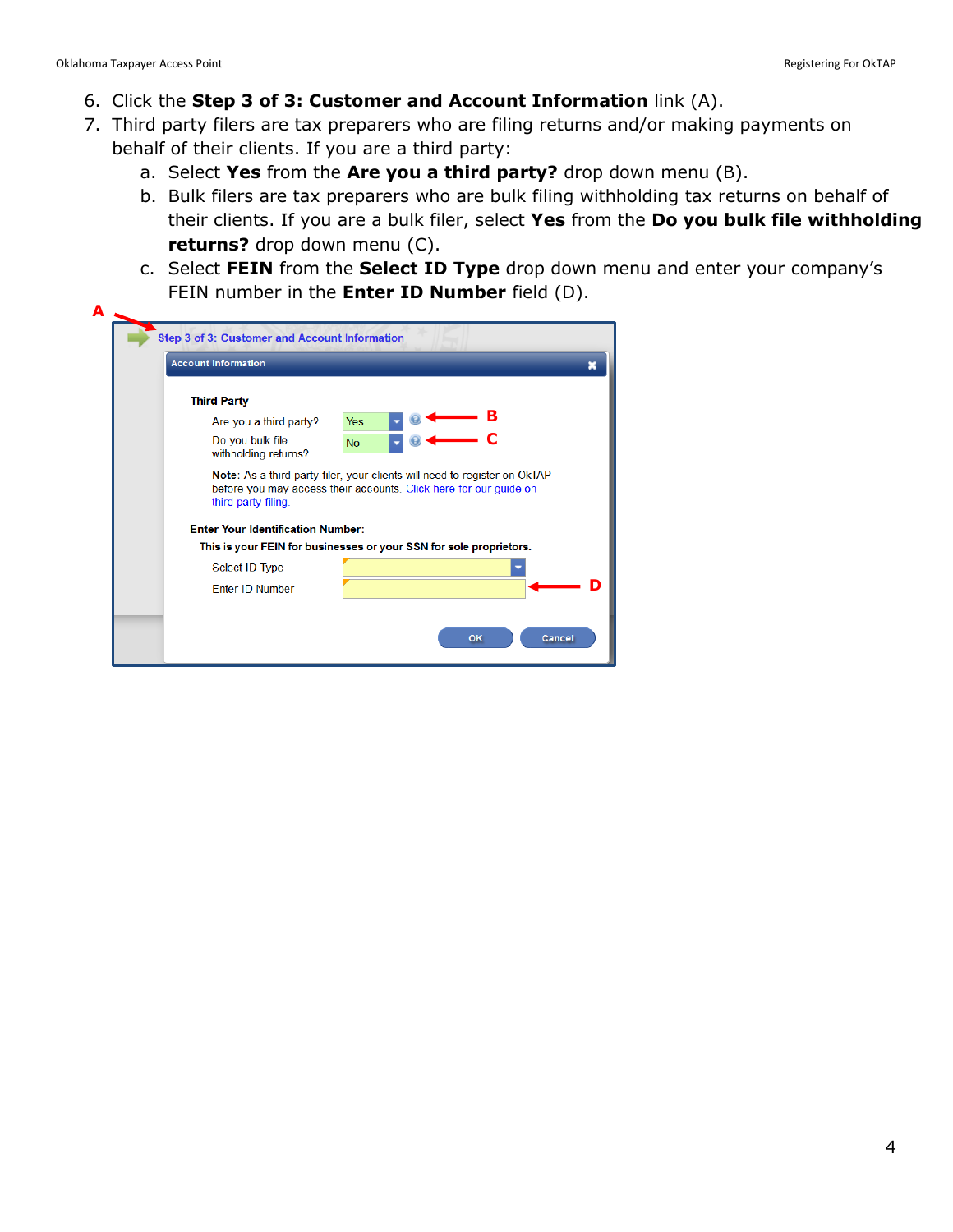- 8. If you are not a third party:
	- a. Select **No** from the **Are you a third party?** drop down menu (B).
	- b. Select **FEIN**, if you are a business, or **SSN**, if you are an individual, from the **Select ID Type** drop down menu and enter your FEIN or SSN number in the **Enter ID Number** field (C).

| Step 3 of 3: Customer and Account Information                            |
|--------------------------------------------------------------------------|
|                                                                          |
| <b>Third Party</b>                                                       |
| в<br>Are you a third party?                                              |
| <b>Enter Your Identification Number:</b>                                 |
| This would be your company's FEIN, or for Sole Proprietors use your SSN. |
| Select ID Type                                                           |
| Enter ID Number                                                          |
|                                                                          |
| OK<br>Cancel                                                             |
|                                                                          |
|                                                                          |

- c. Upon entering the ID number, the window will expand to include Account Summary information. Enter account information for an existing Oklahoma Tax account to validate your registration.
- 9. Click the **OK** button to save the information.

| <b>Account Information</b>                             |                                                                               |  |
|--------------------------------------------------------|-------------------------------------------------------------------------------|--|
| <b>Third Party</b>                                     |                                                                               |  |
| Are you a third party?                                 | <b>No</b>                                                                     |  |
| <b>Enter Your Identification Number:</b>               |                                                                               |  |
|                                                        | This is your FEIN for businesses or your SSN for sole proprietors.            |  |
| Select ID Type                                         | <b>Federal Employer ID</b>                                                    |  |
| <b>Enter ID Number</b>                                 | 98-7654321                                                                    |  |
| <b>Account Summary:</b>                                |                                                                               |  |
| registration. This will register the selected account. | Enter existing Oklahoma Tax account information to validate your              |  |
| <b>Account Type</b>                                    |                                                                               |  |
| Does your Account ID have 14 characters?               | <b>No</b>                                                                     |  |
| Account ID<br>(eg ALC-10000000-99)                     |                                                                               |  |
| <b>Account Country</b>                                 | <b>USA</b>                                                                    |  |
| <b>Account Zip Code</b>                                |                                                                               |  |
|                                                        | NOTE: Additional accounts may be added once you have successfully registered. |  |
|                                                        | Cancel<br>OK                                                                  |  |